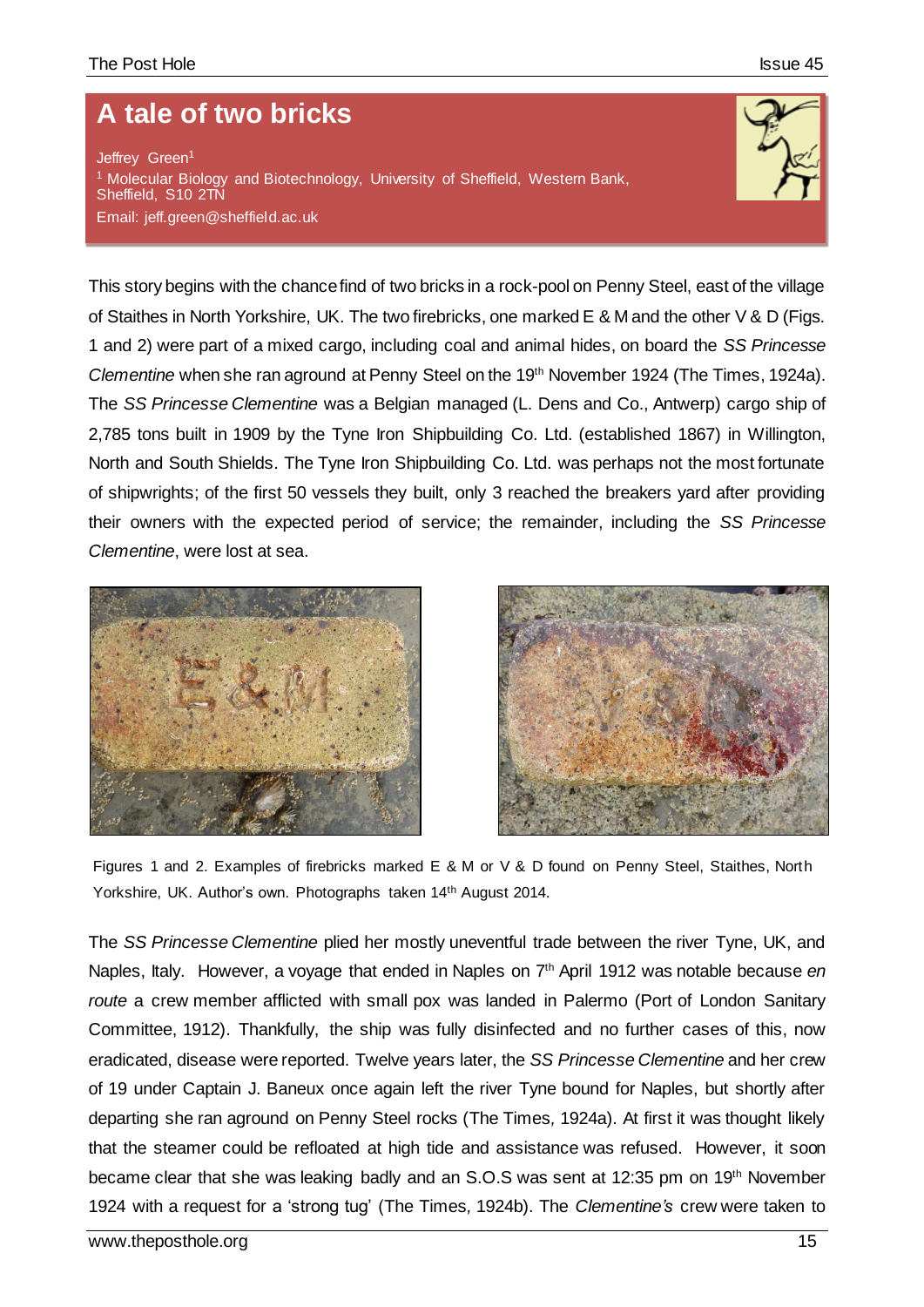## The Post Hole **Issue 45**

safety by the Runswick, UK, lifeboat, but Captain Baneux stayed aboard his ship in the hope that she might be saved; a photograph published on 24<sup>th</sup> November 1924 shows the grounded vessel upright approximately 500 m off-shore (Daily Mirror, 1924). A 'no cure, no pay' contract was instigated and a salvage vessel departed from Sunderland, UK, with the intention of beginning to off-load the *SS Princesse Clementine's* cargo on 21st November (The Times*,* 1924c). However, one week after running aground, the weather deteriorated and as gales battered his ship Captain Banneux sent up a distress signal. The Runswick lifeboat attended and, in spite of the atrocious conditions, Captain Baneux leapt from his ship to the safety of the lifeboat. The courage and bravery of two members of the lifeboat crew,Coxswain Andrew Tose and Second Coxwain Thomas Patton, in completing this rescue were recognised by the award of Royal National Lifeboat Institution bronze medals on 18th December 1924 (RNLI Medals Awarded to Inhabitants of Whitby (1830-1996)).





Figures 3 and 4. Examples of the fabric of the *SS Princesse Clementine*. Author's own. Photographs taken 14<sup>th</sup> August 2014 (left) and 27<sup>th</sup> September 2014 (right).

The Lloyds insurance market reflected the initial optimism that the *SS Princesse Clementine* might be saved and a reinsurance rate of 30 Guineas per cent was quoted the day after the shipwreck, but this increased to 60 Guineas per cent by Saturday 6th December 1924 (The Times*,* 1924d) and the *SS Princesse Clementine* became uninsurable when the salvage contractor declared the case 'hopeless' (The Times*,* 1924e). Today, rusting fragments of the *SS Princesse Clementine* can be found trapped in the rocks of Penny Steel (Figs. 3 and 4) and, at the lowest of tides, the location of her boiler can be discerned, marked by a forest of kelp just off-shore (Fig. 5).

But what of the bricks? William Cochran Carr of Blaydon, UK (born 30<sup>th</sup> August 1815, died 26<sup>th</sup> October 1889) was listed in the 1841 UK census as a farmer, but by 1850 his commercial interests had expanded to include firebrick making as well as farming. In 1854 he acquired the South Benwell brickworks (South Benwell, UK) from Emerson and Milner (E & M) firebrick and steel makers (The National Archives, 2014). William's businesses were successful; by 1871 he had become a farmer (employing 6 men), a firebrick maker (employing 35 men and 40 boys) and a colliery owner (Charlotte pit, Benwell, employing 264 men and 59 boys). After his death, William was succeeded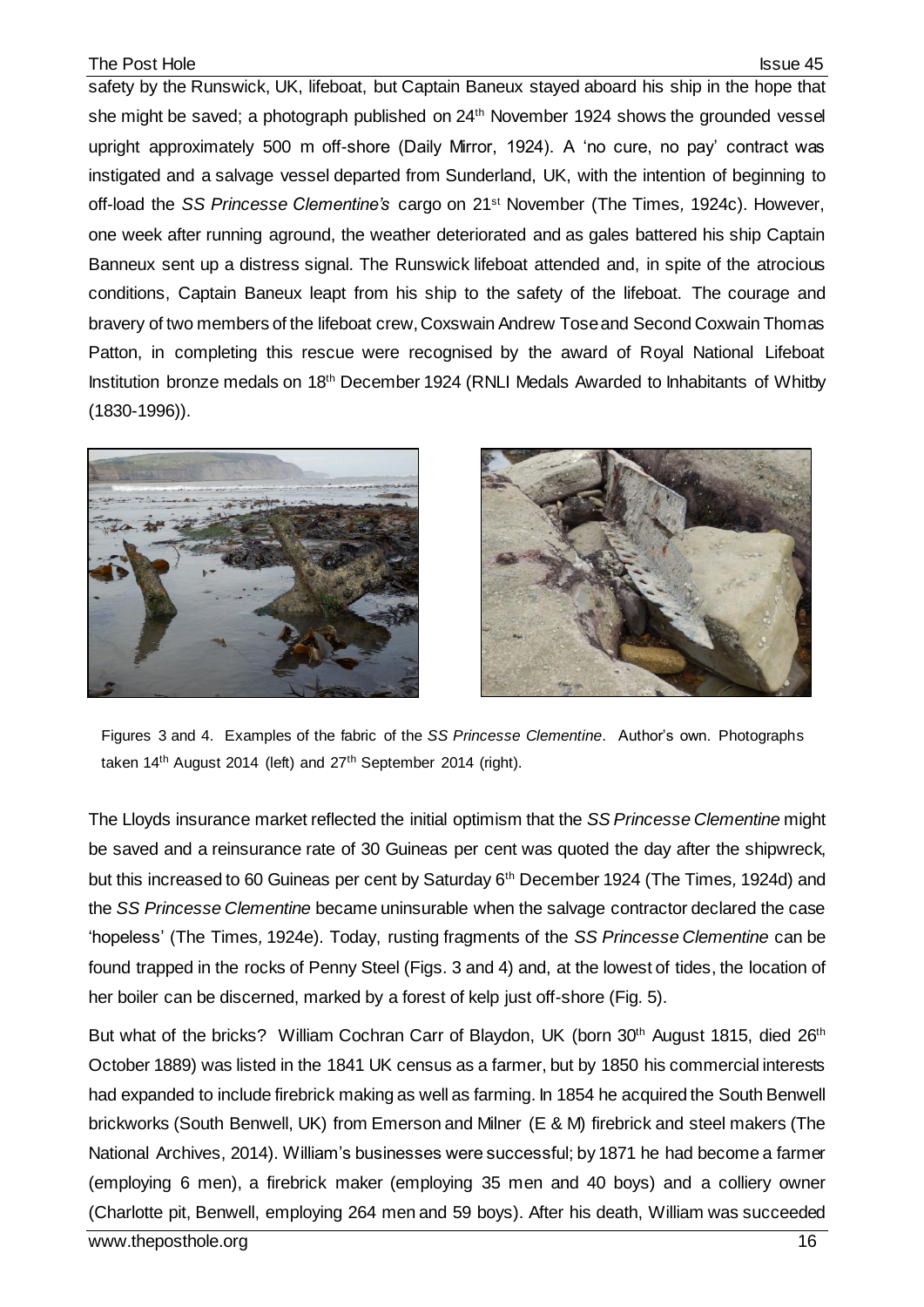by his widow (Isabella) who ran the business until 1905, when the company William Cochran Carr Ltd., headed by their son (also William), was formed. The company successfully traded its firebricks



Figure 5. Location of the site at which the *SS Princesse Clementine* was grounded on Penny Steel, Staithes, North Yorkshire, UK is marked by her boiler, which because of its robust construction has survived and is now covered by a forest of kelp (3-4 metres broad) visible in the centre of this photograph taken on 14th September 2014.

in Italy, as evidenced by a 1912 Anglo-Italian brochure advertising E & M firebricks (The National Archives, 2014), and the brick shown in Figure 1 was presumably destined for, but never reached, the Italian market.

The second brick has stronger Italian connections. Giuseppe Verzocchi was born in Forli, Northern Italy in 1887 (died 1970 in Milan). At the age of 19 Giuseppe emigrated to England and found himself in Newcastle upon Tyne where, while suffering from peritonitis, he was assisted by Count Ottavio de Vittoro Romano, an Italian mining executive (Nardelli, 2009). After Giuseppe recovered, he and Ottavio started the business 'Verzocchi and de Romano', which began manufacturing firebricks with the  $V$  & D logo in Newcastle for export to Italy. In the years that followed, the business expanded to include a refractory brick factory in La Spezia, Italy.

During the 1920's Verzocchi became a leading Italian industrialist and a wealthy man. His wealth allowed him to indulge his interest in art, and the V & D trade catalogue of 1924 contains artworks by eminent Italian artists commissioned by Verzocchi (Verzocchi, 1924). Two conditions were placed upon the artists: (i) that all the illustrations must depict the theme of industry; and (ii) that

they must include a representation of a  $\vee$  & D brick (e.g. Figure 6; Arthur, 2010). Verzocchi's artistic legacy was secured by his donation of a collection of 70 artworks, all with the V & D logo, to his home town of Forli in 1961.

Figure 6. An example of the artwork commissioned by Giuseppe Verzocchi depicting industrial scenes that included at least one V & D brick (bottom left in this illustration by Guido Marussig which was published in Veni VD Vici) (Arthur, 2010; Verzocchi, 1924).